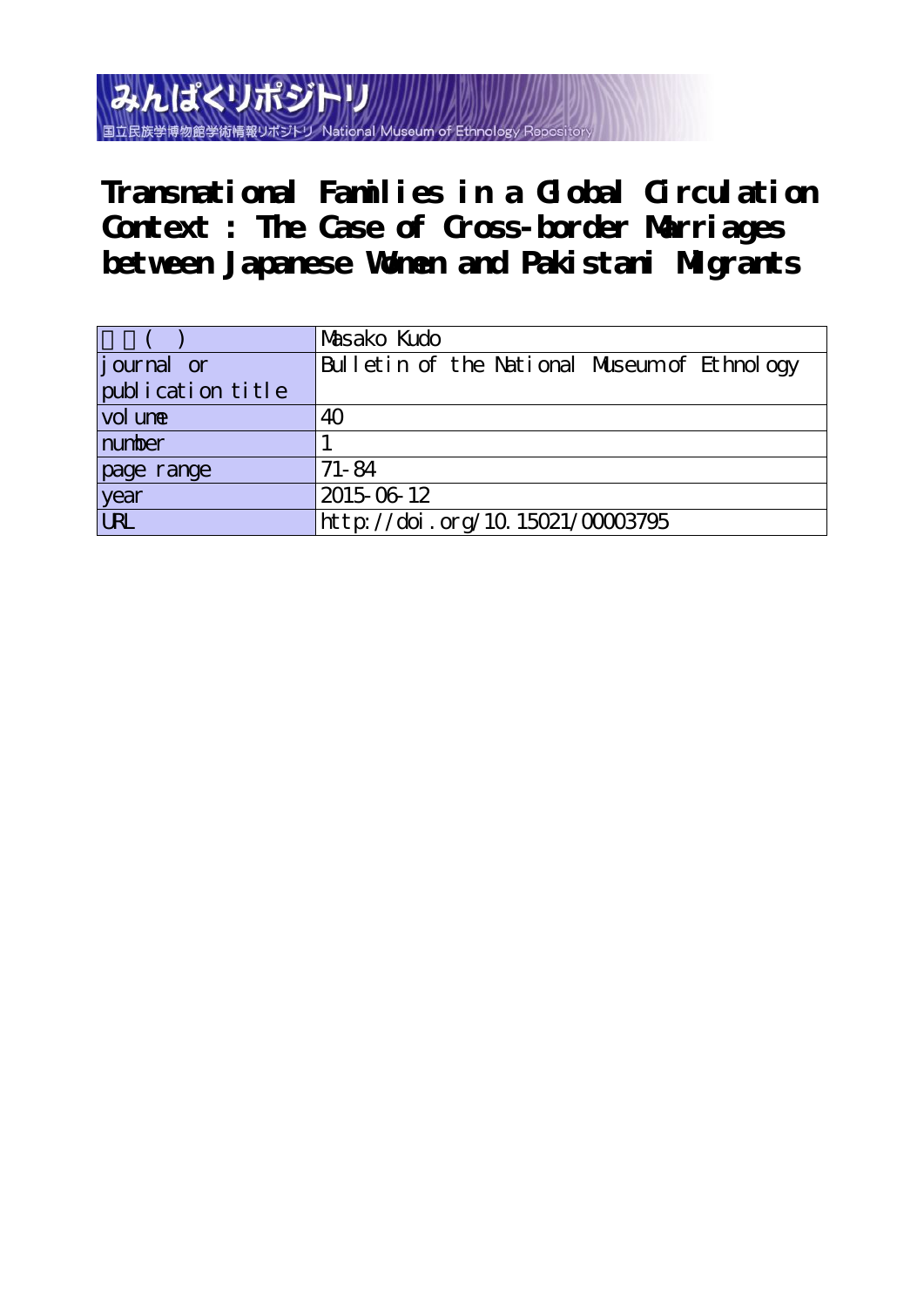# **Transnational Families in a Global Circulation Context: The Case of Cross-border Marriages between Japanese Women and Pakistani Migrants**

Masako Kudo\*

グローバルな循環という文脈における超国境的な家族: 日本人女性とパキスタン人移住者との越境結婚の事例から

工 藤 正 子

An increase in the number of cross-border marriages since the 1980s has added a new element to the growing cultural diversity in Japanese society. This paper focuses on the case of cross-border marriages between Japanese women and Pakistani migrants. Following the rapid rise in the number of Pakistani migrants during the late 1980s, the number of marriages between the migrants and local women increased. What are the challenges and dilemmas these mixed couples face during the process of raising the next generation and how do they try to overcome the difficulties in their given contexts? Of particular importance is the emergence of the transnational family in which the Japanese wives and their children move to Pakistan or a third country while their Pakistani husbands remain in Japan to continue their businesses. This phenomenon exemplifies a form of transnational practice that emerged in the global circulation context that characterizes the contemporary world. The paper sheds light on the processes in which families are formed transnationally with attention to the cultural resources utilized in such processes. The following discussion will first outline some of the basic socio-economic features observed among the Pakistani community in Japan after the late 1980s and then explore the differences in the meaning of Islam for the Pakistani husbands and their Japanese wives. This paper will then go on to examine an emerging pattern of transnational family and explore how

<sup>\*</sup>Kyoto Women's University

**Key Words**: cross-border marriages, Japan, Pakistan, Islam, transnational family, cultural resources **キーワード**:越境結婚,日本,パキスタン,イスラーム,超国境的な家族,文化資源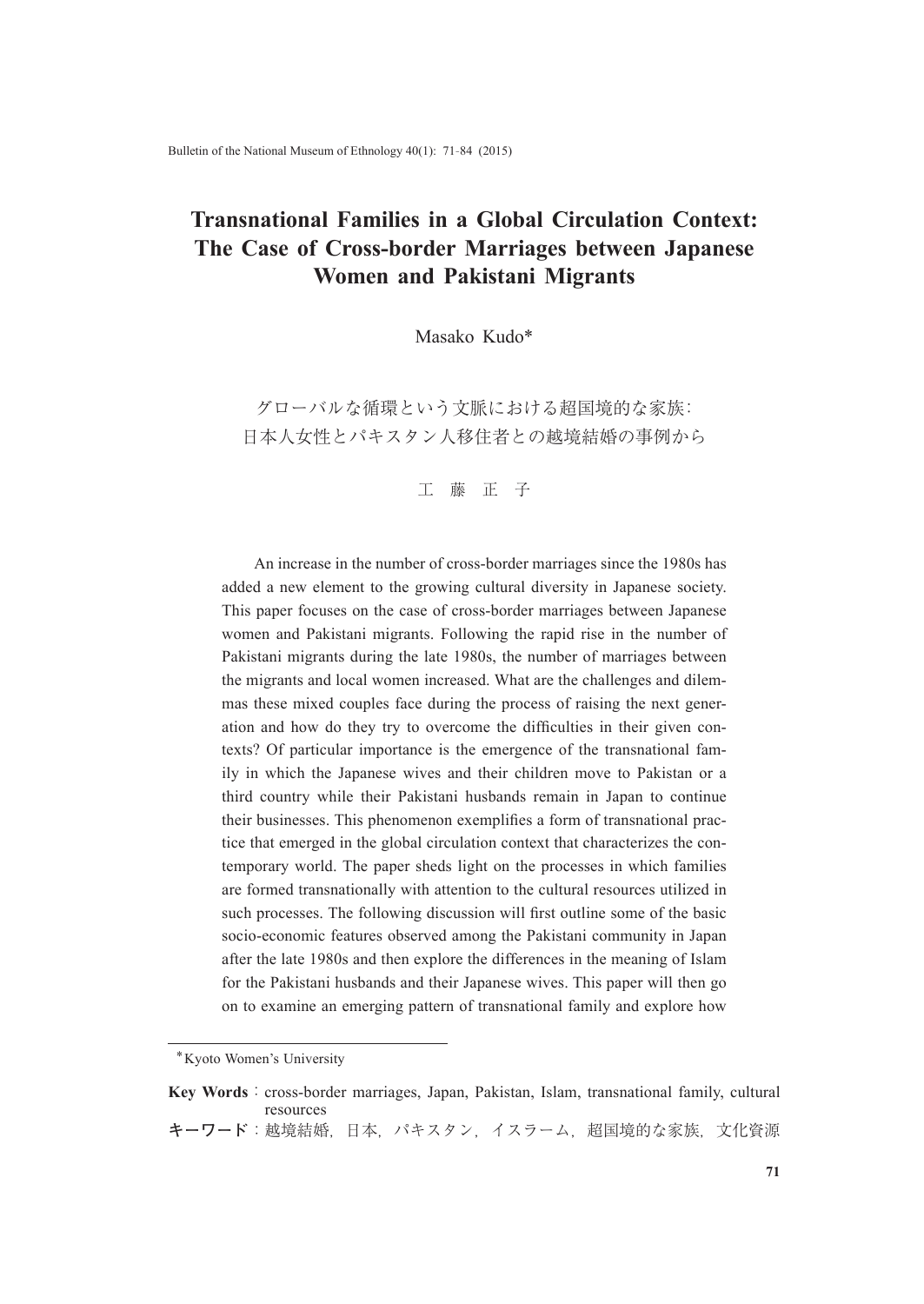the cultural resources utilized to enable such a form of transnationalism are intertwined with the on-going processes of their identity building.

1980年代以降,越境結婚の増加は、日本社会の多文化化における重要な一要 素となってきた。本稿は,日本人女性とパキスタン人男性移住者の越境結婚に 焦点を当て、これらの夫婦が次世代を養育していくうえで、どのような課題を 抱え,それらにいかに応答してきたのかを明らかにする。とりわけ,子の養育 の過程で、日本人女性配偶者と子どもたちがパキスタンや第三国に移住し、パ キスタン人男性が日本にとどまりビジネスをつづけるという超国境的な家族の 出現に着目する。こうした現象は、現代世界を特徴づけるグローバルな循環と いう文脈で立ち現われてきたトランスナショナルな生活実践の一例を示すもの である。本論文は,そうした家族形成のプロセスで動員される文化資源に着目 しつつ,国境を越えて家族が形成されるプロセスを明らかにする。まず,1980 年代後期以降に形成されてきた在日パキスタン人コミュニティやこれら夫婦の 社会経済的な特徴を明らかにしたあとで,夫婦のあいだのイスラームへの意味 づけの差異について議論する。そのうえで,超国境的な家族形成のプロセスを 提示し,その過程で動員される文化資源がアイデンティティ形成といかに絡み 合っているのかについて考察する。

1 Introduction: Transnational Families in Global Circulation 2 A Pakistani Community in Japan 3 The 1990s' Transformation: From Migrant Worker to Transnational Entrepreneur 4 Forming a Network as "Pakistanis": Intersection of Religion, Nationality and Economic Activities 5 Crafting Religious Selves: The Discourse of "True Islam" among Japanese Wives 6 The Process of Family-making across National Boundaries 7 A Case Study: Mr. Naeem and His Family 8 Discussion 9 Concluding Remarks

### **1 Introduction: Transnational Families in Global Circulation**<sup>1)</sup>

Following the rapid rise in number of Pakistani migrants in Japan during the late 1980s, the number of marriages between the migrant men and local women increased. This paper explores the challenges and dilemmas that these mixed couples face, especially in raising the next generation, and how they try to overcome these difficulties in their given contexts through the mobilization of different cultural resources. Of particular importance is the emergence of the transnational family in which the Japanese wives and their children move to Pakistan or a third country, while their Pakistani husbands remain in Japan to continue their businesses.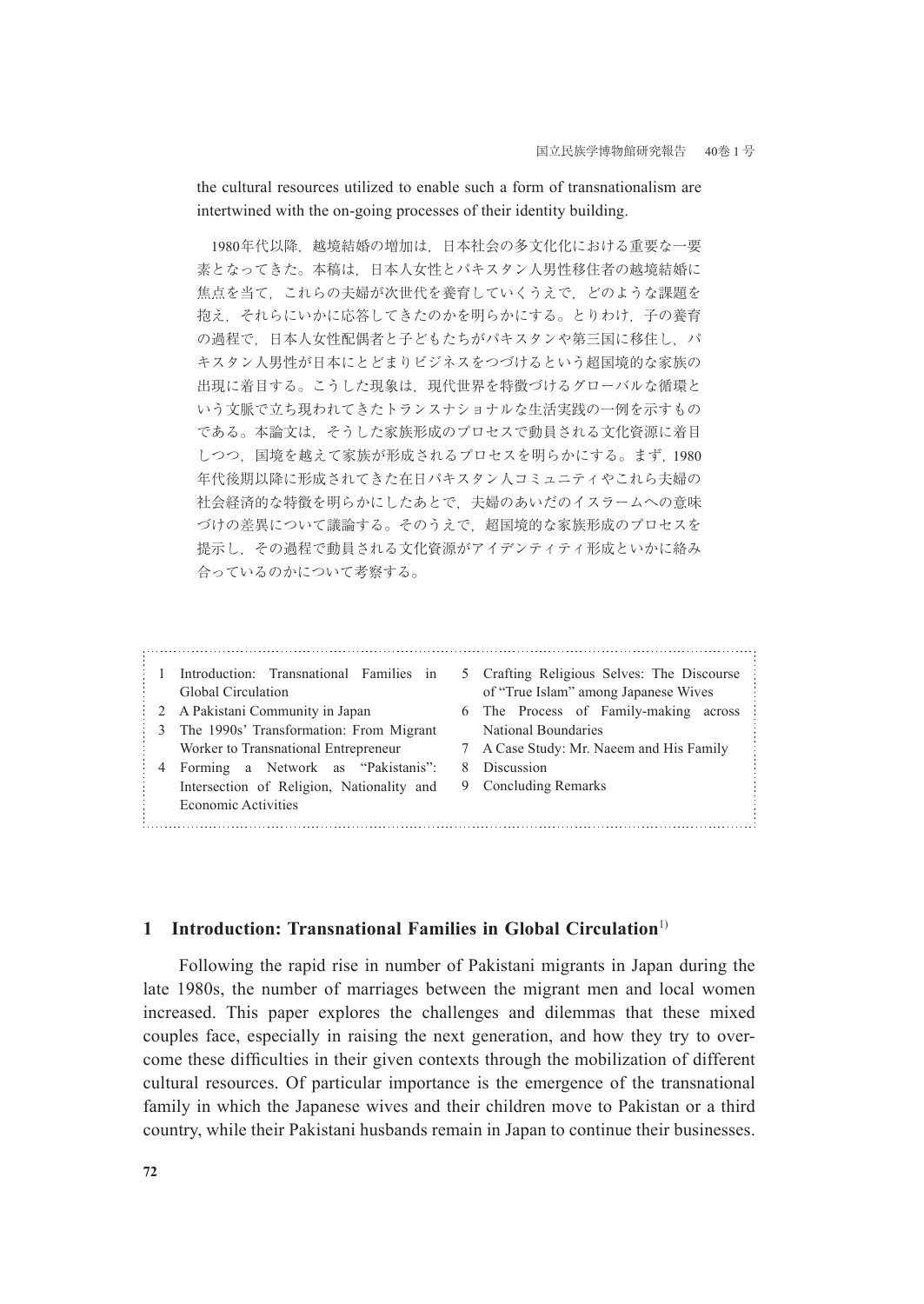The family practices of these mixed families exemplify a form of transnationalism which "does not fit into the expected research categories of "immigrants" and those "remaining behind" (Basch, Schiller and Szanton Blanc 1994: 5). The women of the host society who married "Pakistani migrants" now cross national boundaries while their migrant husbands send remittances to their Japanese wives and children who become "immigrants" themselves. Thus the line between the "immigrant" and the "native" is blurred as the family becomes intertwined in an increasingly complex web of relationships across national boundaries. These mixed couples build transnational social fields (Basch, Schiller and Szanton Blanc 1994: 5–7) that cross geographic, cultural and political borders while developing and maintaining multiple relationships that span national boundaries.

Circulation is an important notion to consider here<sup>2)</sup>. As the mixed couples studied in the present paper disperse across national borders, they frequently move across national borders and/or interact with those who do so. As Guarné and Yamashita state in the introduction to this volume, at the core of the notion of circulation lies a paradoxical interaction that brings together dimensions of continuity and dislocation in relation to the issues of "culture" and "identity." This paper intends to capture this complex and paradoxical dynamic by following the trajectories of family-making across national boundaries.

In describing the lives of the mixed couples, the paper pays attention to the cultural resources that they activate in pursuing their goals and dreams. Tessa Morris-Suzuki's discussion on cultural resources is particularly useful when considering the politics of culture, identity and difference observed among transnational migrants. She argues that "Human beings do not belong to a single set of identity such as 'Muslim,' 'Chinese' or 'middle class,' but take positions to adapt to (or escape from) shifting socio-historical contexts in which they find themselves." She claims that this kind of "position taking"—a concept borrowed from Bourdieu—is both enabled and constrained by the set of cultural resources available (Morris-Suzuki 2002: 246–248). Her discussion allows us to understand not only the practical aspect of cultural resources, but also the ways in which they are utilized to forge one's identity in multicultural environments where various sets of differences intersect in complex manners.

How do Japanese-Pakistani couples mobilize their religio-cultural resources to take positions in their transnational social fields and in what way are their identities reshaped by such processes? Also, what possibilities and challenges do they face in trying to mobilize their resources? In attempting to answer these questions, I will first outline some of the basic socio-economic features observed among the Pakistani community in Japan from the late 1980s onwards, and then discuss the differences in the meaning of Islam for the Pakistani husbands and their Japanese wives. Finally, I will examine an emerging pattern of transnational family and the different resources used in the new phase of the lives of the family members. In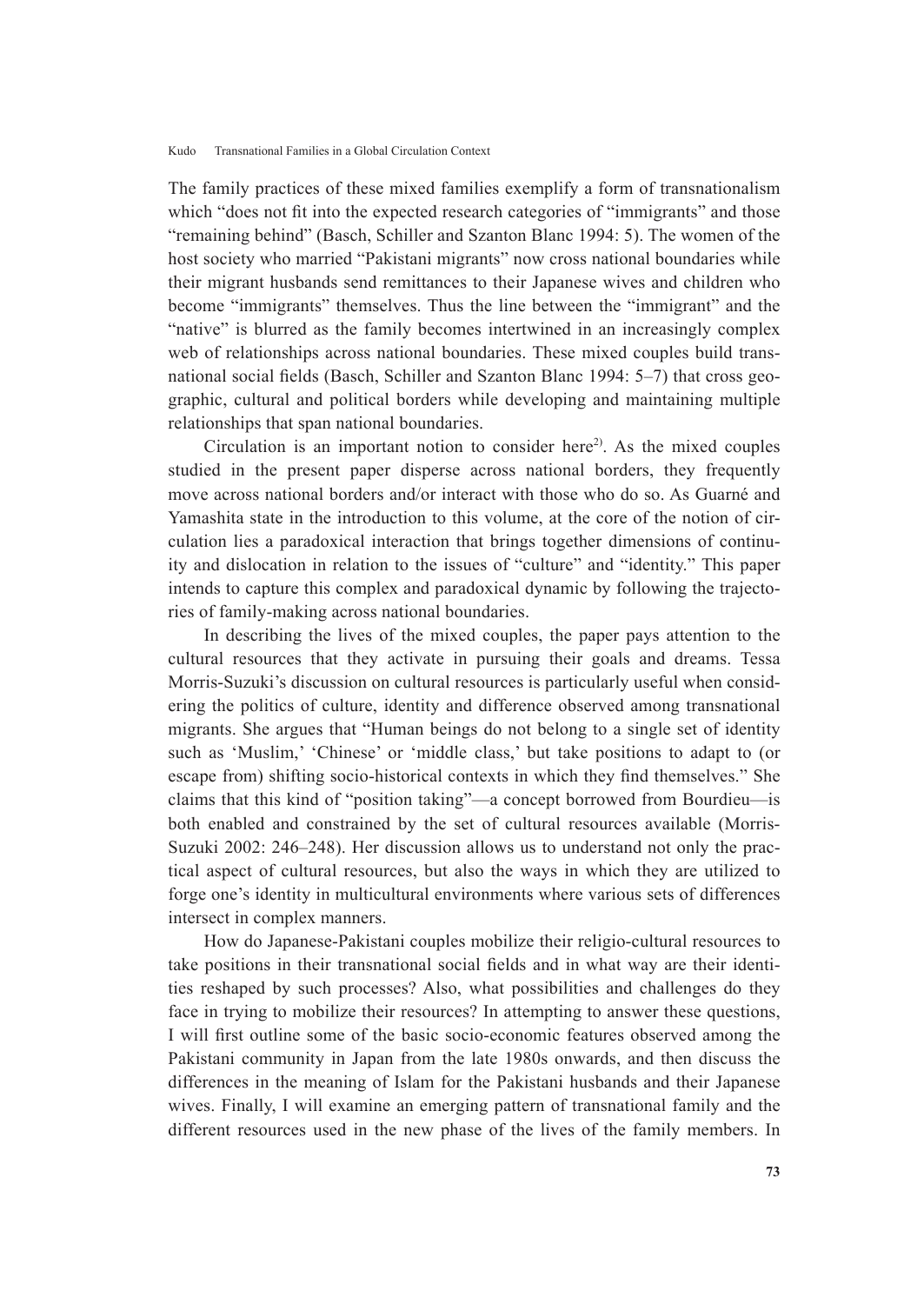the Discussion section, I will try to draw on some of the implications the case of Japanese-Pakistani mixed marriage and their transnational practices may have for the notion of "cultural resources" in a context of global circulation.

The following discussion is based on data from interviews with the Japanese wives which I have collected since the late 1990s, both in Japan and other countries to which these women migrated with their children. The data obtained through participatory observation in the religious meetings at mosques were mainly collected between 1998 and 2001.

### **2 A Pakistani Community in Japan**

According to Sakurai (2003), there were approximately 70,000 Muslims in Japan in 2000. She further estimates that 80 to 90 percent of them were foreign born<sup>3)</sup>. Of those born abroad, about 70 percent were from Indonesia, Bangladesh, Pakistan and Iran (Sakurai 2008). Apart from the Indonesians, many of whom stayed in Japan as "Trainees and Technical Interns," the rest were mostly "foreign workers" who arrived during the late 1980s and early 1990s and who worked in small to medium-sized factories and construction sites. The status of these migrants within Japan was marginal as they mostly worked illegally and overstayed their visas, particularly after the visa exemption agreements were rescinded by the Japanese government in 1989 for Pakistanis and Bangladeshis, and in 1992 for Iranians.

Although Japan's economic decline during the 1990s led to a wave of return migration, a considerable number remained and legalized their status by marrying Japanese nationals. The number of marriages between Pakistani men and Japanese women increased steadily during the  $1990s<sup>4</sup>$ , which resulted in a division among the Pakistanis in Japan between those who remained illegal and those who secured themselves a spousal visa. During the 1990s many spousal visas held by those who married local women were converted to the permanent resident visa, as indicated by an increase in the number of those holding permanent visas and a decrease in the number of those holding spousal visas. In 2012, those with either of these two categories of visas accounted for 42 percent of the total 10,597 Pakistanis registered in Japan (JIA 2013). In addition, extrapolating from the fact that many of the husbands of my interviewees acquired Japanese citizenship, the number of Pakistani migrants who did so appear to have increased after 2000.

# **3 The 1990s' Transformation: From Migrant Worker to Transnational Entrepreneur**

How did the lives of Pakistani migrants become transformed after they married Japanese women? At least two socio-economic changes bear mention.

First, there was a strong tendency for those married to Japanese women to start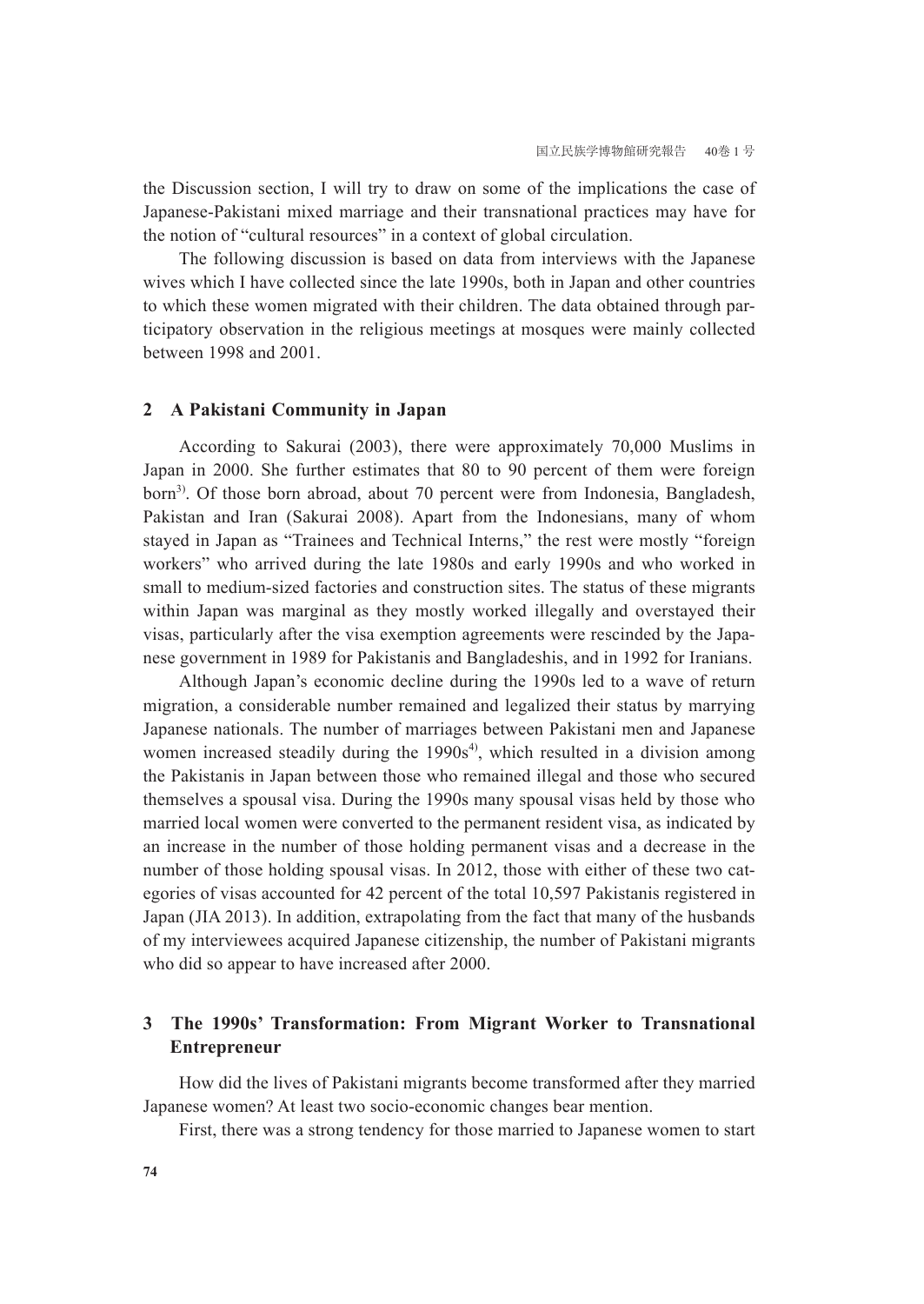their own businesses. Becoming self-employed was a way for the men to overcome their marginal position in Japan as "foreign worker." The prolonged economic recession had caused the men to feel they would be the first to be made redundant. Aside from the existing discrimination against foreigners in the job market, their lack of competence in written Japanese also hindered them from being promoted within Japanese companies. Some of the men opened a Pakistani restaurant or a *halal* food shop, but many others became engaged in the business of exporting used cars, an economic niche formed among Pakistanis in Japan.

Securing their legal status in Japan undoubtedly helped their businesses<sup>5)</sup>. In addition, they tended to use their socio-cultural resources in three ways. First, while competition among Pakistanis intensified within the same business, there also existed a network of mutual help among compatriots which was activated in order to consolidate the base of their businesses. For example, when someone first sets up his business, he may ask an already established compatriot for advice and practical help.

A second resource comes from the Japanese wives themselves. When a business is in the start-up phase, the Japanese wife often helps take care of official documents written in Japanese. The wife may also ask a relative to become a guarantor so that her Pakistani husband can acquire membership to car auctions, which is crucial for maintaining the business. Additionally, since the majority of the wives quit their jobs upon marriage or when they had children, their help in their husband's business is crucial for the economic survival of the household<sup>6</sup>.

Third, the Pakistani husbands may utilize their own extended family network for their businesses. Acquiring legal status in Japan meant that the husbands could resume face-to-face relationships with relatives in their home country<sup>7)</sup>. They may either bring male kin to Japan to help or send male kin abroad to set up and run an overseas office<sup>8)</sup>. Moreover, having a transnational network of Pakistanis overseas may help expand the husband's business connections beyond national boundaries.

## **4 Forming a Network as "Pakistanis": Intersection of Religion, Nationality and Economic Activities**

The rise in number of entrepreneurs among Pakistanis is closely linked to another change that took place in Japan, the considerable increase in mosques built there during the 1990s. Foreign Muslims—Pakistanis in particular—took a major role in this grass-root effort to expand Muslim space within the outskirts of Tokyo and beyond. The growth in number of mosques in Japan is interwoven with the increase in number of Pakistani entrepreneurs in at least three ways.

First, Pakistani businessmen became important contributors to fundraising for the construction of a mosque. Second, becoming self-employed meant that the men could organize their daily routine more flexibly in order to attend Friday prayer or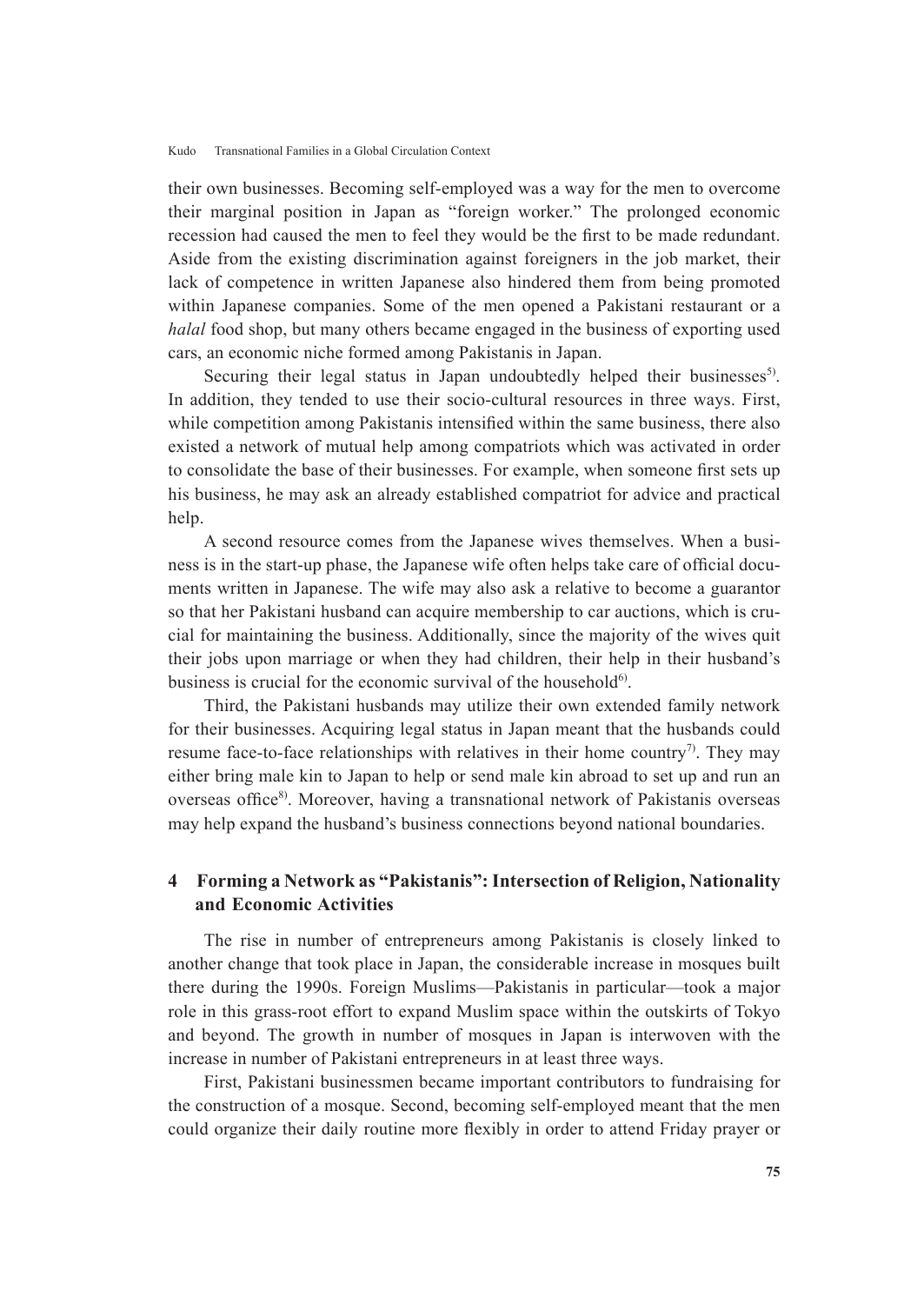to practice fasting during Ramadan; this made it much easier for them to practice Islam than when they were employed by Japanese companies. Third, local mosques provided a venue for the new entrepreneurs to meet and exchange information about their businesses.

Although the men are from various cultural backgrounds within Pakistan, a country composed of Punjabi, Sindhi, Pashtu and other groups, they tend to form a common network beyond the ethnic and linguistic divides. This may be attributed to: (1) the fact that many of the Pakistani men married to Japanese women go into the same business, (2) the relatively new history of Pakistani settlement in Japan, and (3) the small number of compatriots in Japan as compared to the large Pakistani communities in other countries such as the UK.

# **5 Crafting Religious Selves: The Discourse of "True Islam" among Japanese Wives**

The majority of the Japanese women married to Pakistanis converted to Islam upon marriage. In order for the Pakistani men to obtain a spousal visa, they had to follow the matrimonial laws of both Japan and Pakistan. This included a religious marriage (*nikah* ), required by Pakistan, prior to which the bride must convert to Islam9). While most of the wives I interviewed did not think deeply about Islam at the time of conversion, they came to question the meaning of becoming Muslim upon forming an intimate social network with other women "in the same (marital) circumstances." At women's gatherings in mosques and elsewhere, the women discussed the issues that emerged after marriage. Importantly, through building relationships with other women, many started to try to discover for themselves what "true Islam" is and to distinguish "Pakistani culture" from the teachings of Islam (Kudo 2007; 2008).

In the process of constructing "true Islam," the Japanese wives tended to draw upon knowledge introduced by Japanese Muslims who studied outside of Pakistan. Although the female religious study groups I observed consisted mostly of Japanese women married to Pakistani labor migrants, the invited guest speakers were often Japanese who had studied Islam in the Middle East. Some of these speakers had encountered Islam while studying abroad, and maintained contact with religious ideas circulating globally.

My field notes suggest that the Japanese women's quest for "true Islam" served to reposition them both within the private sphere and also in wider society. The women tended to voice opposition to their husbands or in-laws who expected them to behave as "Muslim women." For example, one woman raised the question, "My husband tells me to keep my hair long. Is that the teaching of Islam?" Challenging the request of her husband by referring to "true Islam" may be seen as an attempt by the woman to question—whether successfully or not—the asymmetrical gender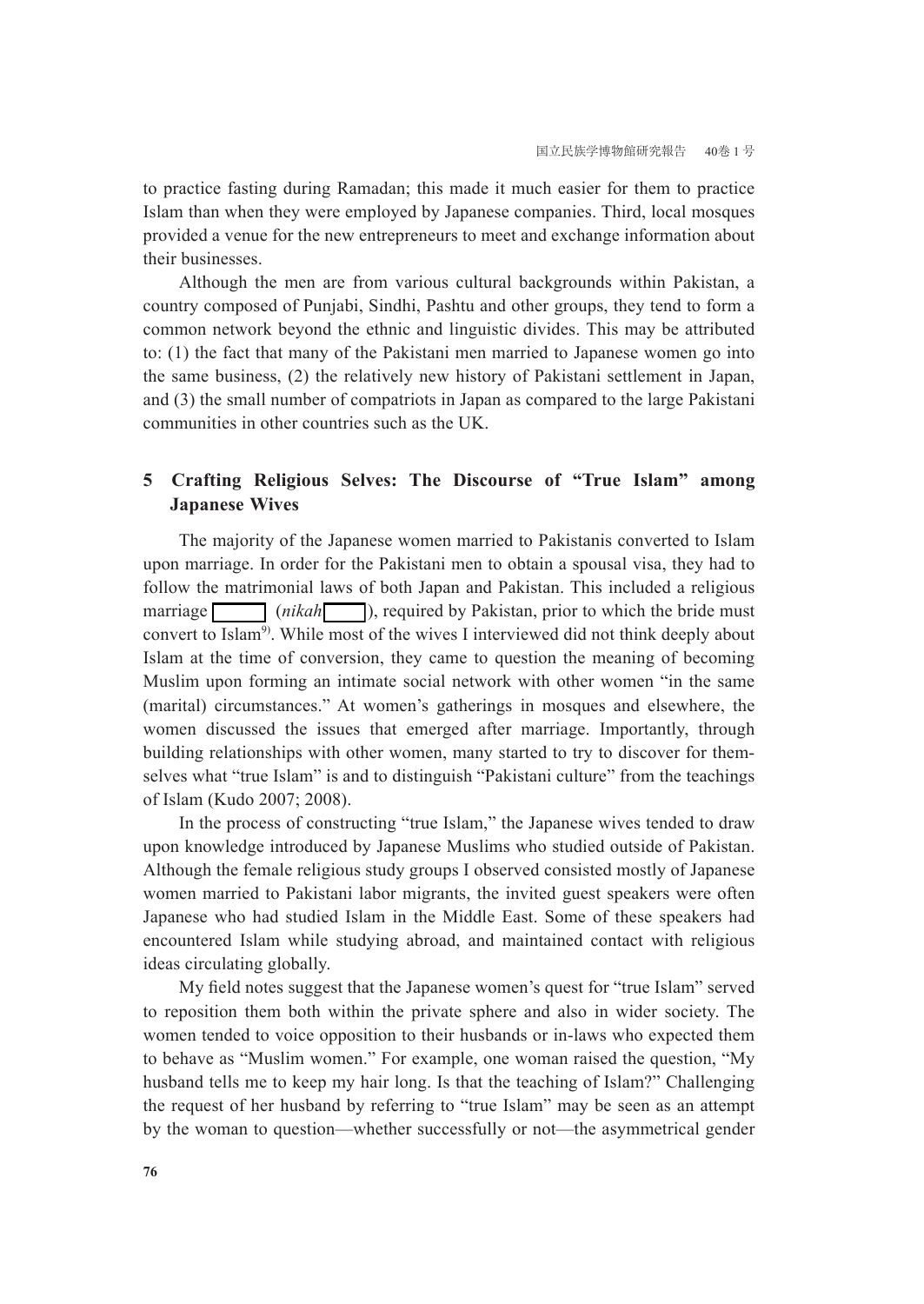relationships between the husband and the wife (Kudo 2007: 19–20). Also, some of the women emphasized that they had become "Muslim," but not "Pakistani" upon marriage, hence redefining their identity within Japanese society as well.

### **6 The Process of Family-making across National Boundaries**

As the children of the Pakistani-Japanese couples approached school age, there emerged a tendency for the family to disperse across national boundaries. In some cases, the Japanese wives and their children relocated to Pakistan or to a third country, while their Pakistani husbands remained in Japan to continue their businesses. The husbands visit their wives and children on occasions such as family events (weddings, etc) and business trips. The wives and children return to Japan during the summer months if economic and other circumstances allow. As I argued elsewhere, there are various rationale for this type of transnational dispersal of the family (Kudo 2008; 2009; 2012), and I would like to summarize the following two points.

One of the main reasons for family relocation is to educate children—girls in particular—in an Islamic environment. The desire of many husbands to bring up their daughters in Pakistan is linked to the notions of female modesty, widely held in Pakistan, which require women who have reached puberty to cover their bodies and be physically segregated from non-family related males<sup>10</sup>.

The Japanese mothers do not necessarily agree with their husbands' view that Pakistan is the best place to nurture their children's Muslim identity; some see "Islamic" practices in Pakistan may include a set of local customs that Pakistani Muslims tend to follow without reflecting on what "true Islam" is. However, Japanese wives of Pakistani migrants face various difficulties when they try to shape their children's Muslim identities in non-Islamic Japan. Although Japanese society is becoming more aware of the emerging diversity within, the children of mixed marriages between foreigners and Japanese nationals are often under pressure to conceal their differences and conform to the discourse of homogeneity still prevailing in society.

Moreover, because the Japanese educational system has not yet taken steps to meet the needs of children with different religious backgrounds (Hattori 2009), the burden of developing a Muslim identity for the children falls mainly on the shoulders of the Japanese mothers. This is a responsibility that many of the women felt strongly about taking on, at least at the early stage of their child-raising; thus, they may agree, albeit sometimes reluctantly, to migrate to Pakistan or other countries despite the many problems they knew they would face there.

Other motivations for relocating abroad include the desire on the part of the Pakistani fathers for their children to acquire the English language. Many of those who move to Pakistan send their children to prestigious schools that offer an English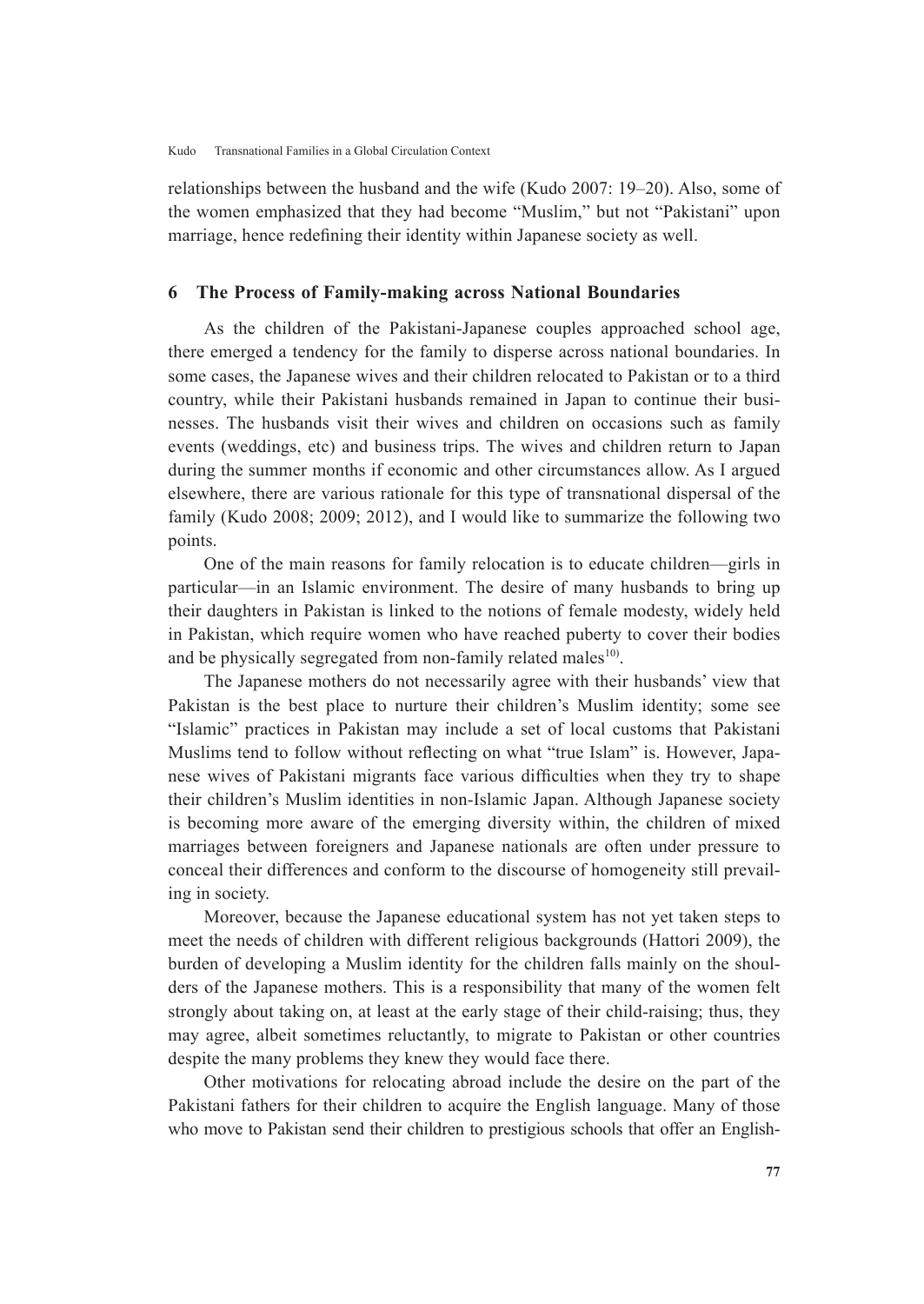mediated learning environment. This strong aspiration for upward mobility on the part of migrants is also discussed by Vuorela (2002: 80) and others. Although international schools exist in Tokyo, sending the children to prestigious schools in Pakistan is a much more affordable option, because the family can make the most of the favorable currency exchange rate between the two countries.

This type of transnational dispersal of families in my study has increased during the 2000s. My longitudinal research results reveal that among the 40 informants whom I initially interviewed, at least 12 have so far experienced living in Pakistan where their children went to local schools while their husbands remained in Japan to operate their businesses, and four have stayed in a third country, such as the UK, New Zealand, Malaysia and the UAE<sup>11)</sup>.

The priorities and circumstances of each individual family may vary and change over time. Moreover, the trajectories and the patterns of family-making across national boundaries are complex and fluid. Some of those who relocated abroad migrated to yet other destinations or moved back to Japan to reunite with their husbands<sup>12)</sup>. The fluidity of family-making reflects not only the changing socio-economic conditions of the families concerned but also the ongoing processes of negotiation between the family members.

How have these relocations across national boundaries been made possible? The challenges and difficulties the families face and the resources they mobilized in the processes of resettlement may vary greatly depending on the destinations as well as individual family circumstances. While the women who relocated to Pakistan (most of whom lived in the joint families of the husbands) encountered certain problems, as I discussed elsewhere (Kudo 2012), they may face other obstacles when they move to a third country. In order to consider this question, I will now limit my discussion to the cases where the family moves to a third country, and examine the types of religio-cultural resources activated in the process of relocation across national boundaries. To illustrate this process, I draw on a case study of Mr. Naeem and his family.

### **7 A Case Study: Mr. Naeem and His Family**

Mr. Naeem is in his mid-forties and now resides in an English-speaking country, which I call "Country A," with his Japanese wife and their children<sup>13)</sup>. He migrated to Japan in the mid 1980s and got married a few years later.

He and his family moved to Country A in the late 1990s. According to him, the main purpose was to educate his children. Although one can study Islam in Pakistan, Mr. Naeem wanted to give his children good academic qualifications so that they can earn their living without having to work at strenuous menial jobs like he did. He also commented that if they had stayed in Japan his children could only have learnt Japanese which is not so useful outside of Japan.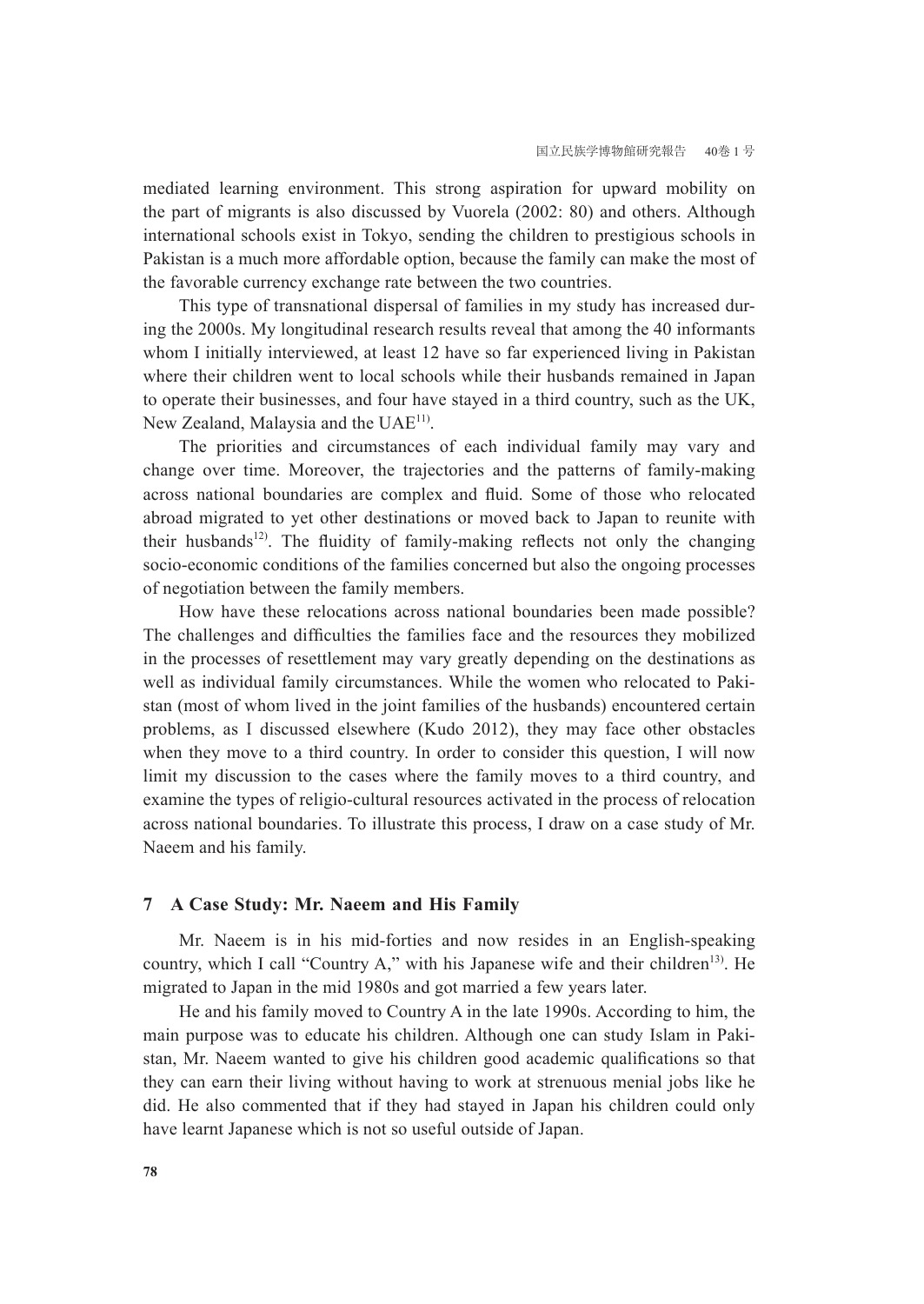His wife's version of the reason for their relocation is a little different. In addition to the reasons her husband stated, she emphasized that going to Country A rescued her daughter from the racial and religious discrimination she suffered at a nursery school in Japan.

The family found an opportunity to migrate to Country A when Mr. Naeem joined the missionary activities of Tablighi Jamaat, a non-political and global grassroots movement started in India in 1926. The group mainly engages in missionary activities to support fellow Muslims, especially those who neglect their religious duties or seem on the verge of losing their religious identity (Sakurai 2008: 84). Mr. Naeem became a devout Muslim only after he was strongly influenced by an African Muslim of Pakistani descent brought to Japan by Tablighi Jamaat. Although Mr. Naeem experienced Islam from his parents, it was only after he began to participate in Tablighi Jamaat in Japan that he realized how important Islam was to him.

When Mr. Naeem and his family arrived in Country A, they stayed with a Muslim family in the capital city whom they knew through Tablighi Jamaat. Through the same religious network, they found a suitable Islamic school for their children. The wife told me that women who belonged to Tablighi Jamaat helped her settle down in the new neighborhood. Although the wife did not speak English well, she managed to communicate with the women who helped her. In the town where they live now, Indian Gujarati Muslim women of the same religious group have provided support to her and she now considers these women as part of her family.

The family now receives income from the used-car business that Mr. Naeem started in Japan. He buys used cars in Japan and sells them in Country A while his nephew looks after his business in Japan.

When I first interviewed the Naeem family, they had been in Country A for seven years. By that point, the wife had obtained a guardian visa and their children had been granted student visas. The husband was travelling between Country A and Japan frequently partly because he needed to renew his tourist visa periodically. By the time I interviewed them a second time a few years later, the children and the wife had been granted permanent residence<sup>14)</sup>. The husband himself had managed to secure a guardian visa.

### **8 Discussion**

Global networks of Muslims, such as Tablighi Jamaat and others, have become important in facilitating the development of Islamic organizations within Japan. This means that practicing Islam in a migratory context did not necessarily involve reproducing Islam exactly as the men experienced it in Pakistan<sup>15)</sup>. Global Islamic movements influenced people like Mr. Naeem to discover a new religious awareness as a Muslim situated in a migratory context. Further, a global religious network gave Pakistani businessmen the opportunity to expand their lives beyond Japan.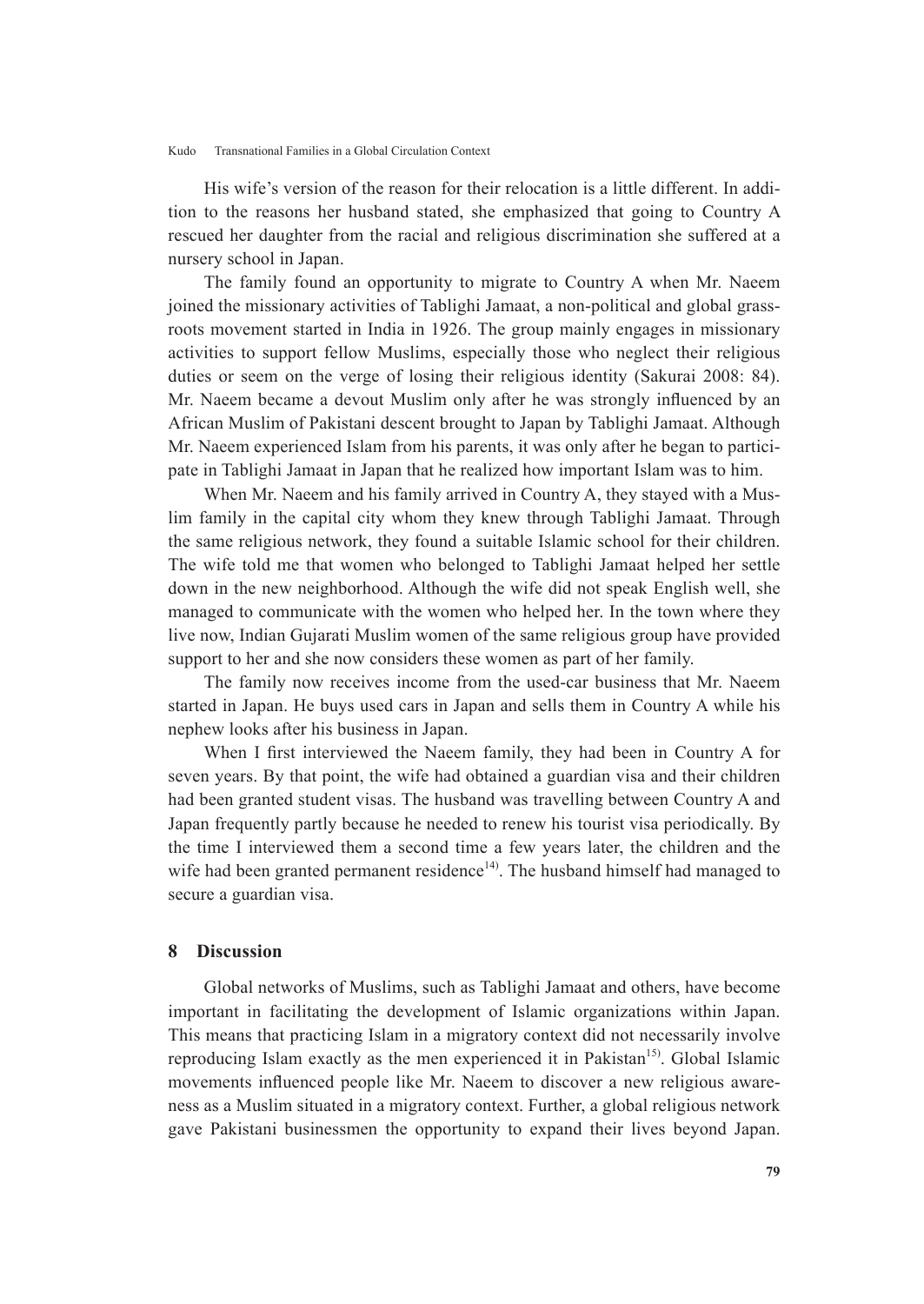Because Mr. Naeem and his wife did not have a good command of English nor knowledge of the social system in Country A at the time of their first arrival there, without access to a global link of Muslims the couple would not have been able to settle in the country. In this sense, Islam became an indispensable resource for navigating life in Country A.

As seen in Mr. Naeem's case, a migrant's cultural and linguistic resources are used for running a business in both Japan and beyond. Mr. Naeem mainly conducts his business within a Pakistani community in Country A. He can use either his mother tongue, or Urdu, Pakistan's official language.

Further, the Pakistani husband's kinship network is activated to run his business across national boundaries. Pakistanis in Japan have told me that kin are the only ones who can be trusted in business, although reality may prove otherwise.

Mr. Naeem's link to Japan through marriage was essential to his subsequent move to Country  $A^{16}$ . It is unlikely that Mr. Naeem would have been able to move directly from Pakistan to Country A had he not possessed a Japanese permanent resident visa. His trajectory amply demonstrates that migration to Japan served as a stepping stone for migrating to a Western country.

As Mr. Naeem's migratory process demonstrates, the family's religio-cultural resources were activated to realize the dream of achieving upward mobility in the next generation by giving the children the opportunity to develop their competence in English. Importantly, the use of religio-cultural resources not only brought about the practical outcome of enabling the family to migrate to Country A, but it also reshaped their religious identity. For example, by activating ties with a global Muslim network such as Tablighi Jamaat, Mr.Naeem articulated his Muslim-ness and began practicing Islam in a way that is different to how he used to do it in Pakistan. More importantly, the couple's migration enabled them to forge their children's religious identities as they desired. Thus, activating religious resources resulted in symbolic as well as practical outcomes for the couple in their navigation of the transnational social space.

Having described the different resources that the Japanese-Pakistani couples possess and activate and the various outcomes that were brought about, I would like to point out that the resources of the Pakistani husbands and their Japanese wives are not always employed to achieve common aims, but can also be activated to fulfill different and sometimes conflicting interests of the couple. For example, Islamic knowledge circulating globally may be utilized by the wives in order to distinguish their husband's "customs" from the "true" teaching of Islam. The wife, a convert to Islam, is thus able to challenge the husband's version of Islam and negotiate their roles as mothers and wives, as well as their children's education. In such a context, Japanese women define themselves as converts who follow a "true Islam" they consider to be distinct from their husbands' "customs." Islamic knowledge circulating globally is a resource that may enable them to challenge the existing religious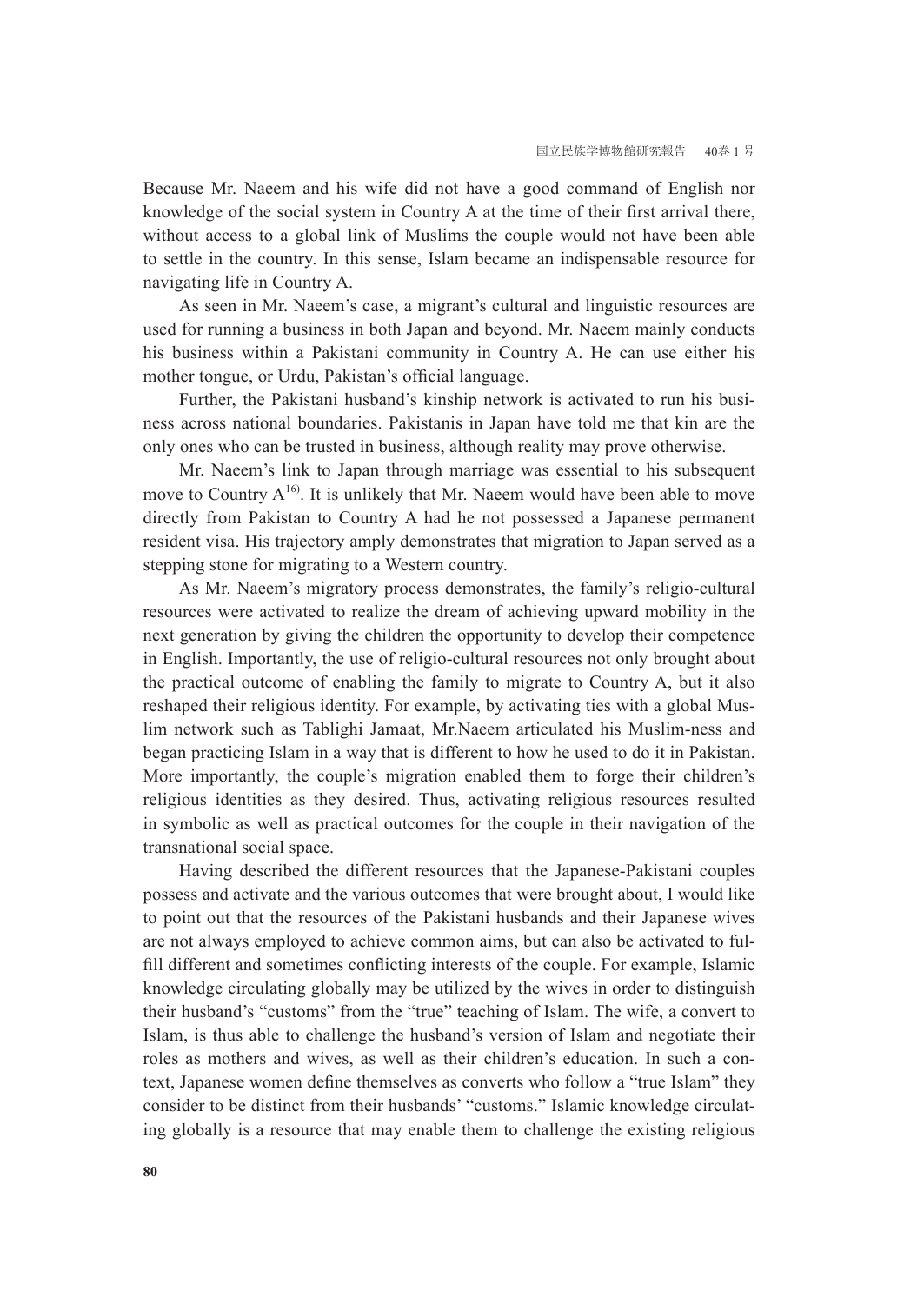authority determined by asymmetrical gender relationships within private spheres. For some women, therefore, knowledge of Islam which they were able to access through participating in religious gatherings was indispensable for forging their religious identities and taking positions in a given social context. As Morris-Suzuki suggested (2002: 249), identities are negotiated through symbolically controlling available resources to navigate their transnational social fields where gender, religion and other differences play out in a complex manner.

Finally, the seemingly successful story of Mr. Naeem's family in fact points to their vulnerable position in transnational space. The family had to struggle to secure legal status to remain in Country A. The wife once emphasized that she did not wish to return to Japan until their legal status within Country A became more secure because of a "scary" experience with immigration officers the previous time they reentered the country after returning to Japan. Also, the Japanese wives and their children who live in a third country may have issues with health insurance, depending on the systems of welfare provided by the receiving country, as well as the economic state of the family concerned.

Aside from legal issues and civil rights, the transnational families may continue to feel socially excluded after they migrate, although the logics of exclusion may be different in a new context. Some Japanese women who moved to a third country stated that they felt discriminated against as "Asian" and/or "Muslim." Mr. Naeem's 11-year-old daughter also recalled experiencing discrimination when she arrived in Country A although she now feels that she has been accepted by her friends. The isolation that his daughter felt in Country A is shared by Mr. Naeem whose business is mostly confined to the Pakistani community. He does occasionally sell his cars to a "white" person, but says, "If there is no need, people here are not interested in building long-lasting business relationships with me."

Further, the transnationally dispersed families may have economic issues. One Japanese woman who resides in a third country lamented that her husband cannot visit her and her children as often as before because the global economic recession had negatively affected his business.

### **9 Concluding Remarks**

Japanese-Pakistani mixed couples make use of their religio-cultural resources to respond to various evolving needs that arise during their lifecycle. As the husbands shifted from factory workers to entrepreneurs, their economic activities increasingly became embedded in the web of Muslim networks which provide them with a source of mutual assistance. As the case of Mr. Naeem amply illustrates, migrants may make use of their religio-cultural resources in order to migrate yet again in the future.

While these mixed couples may effectively use religio-cultural resources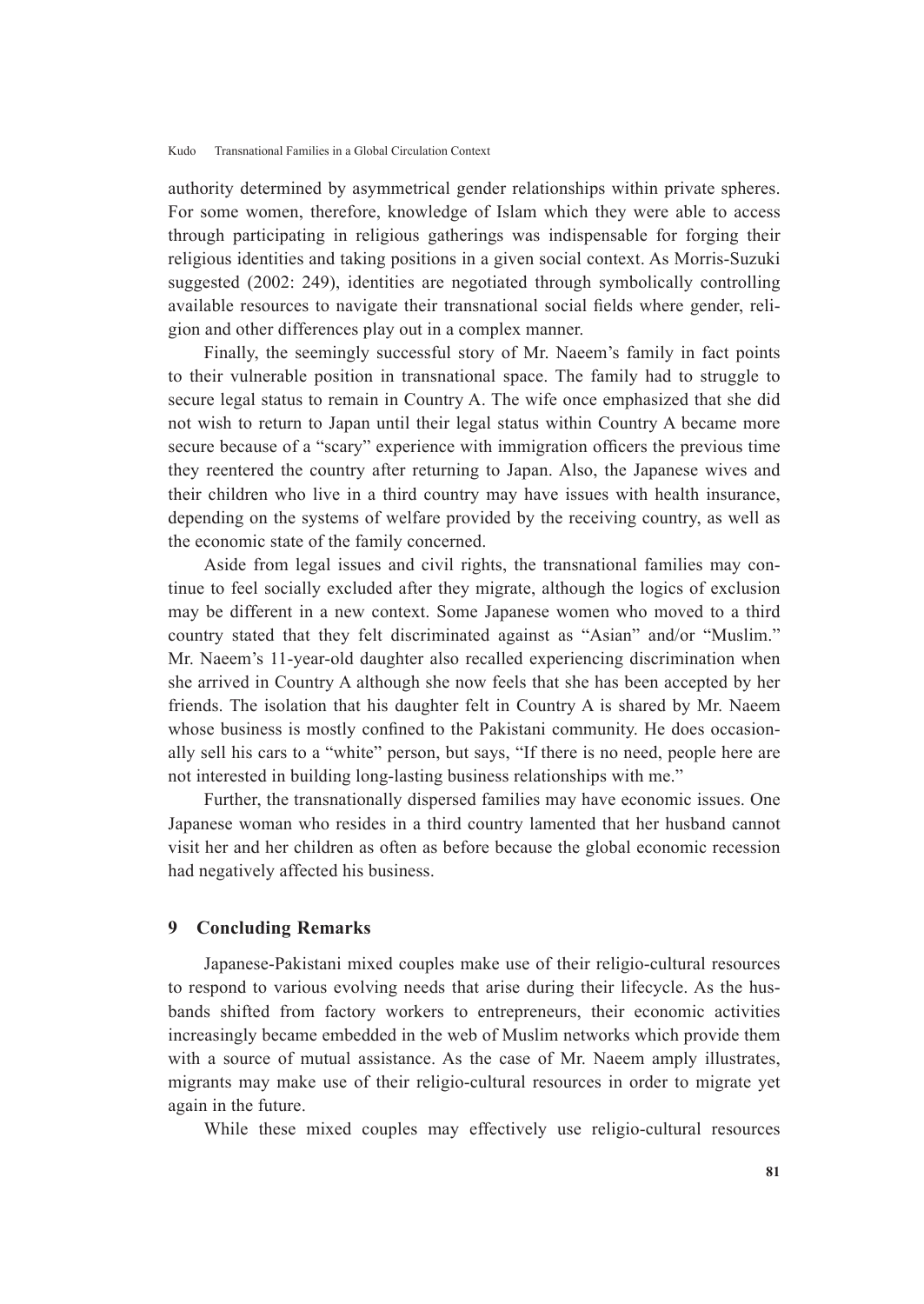available to them and forge their identities in response to shifting socio-economic contexts, their struggle to overcome marginality in transnational space continues. Within the realm of possibilities and limitations, Pakistani migrants and their family try their best to respond to changing global and local economies, as well as the tightening of immigration policies in the countries they cross.

At some point the couples start to face new issues such as caring for the aging parents of the Japanese wives (Kudo  $2014$ )<sup>17)</sup>. Therefore, it remains to be seen how the "family" will evolve across national boundaries in the next stages of their life cycle and what resources and strategies are used to maximize the opportunities of the family members in the shifting contexts.

### **Notes**

- 1) This paper was presented at the 109<sup>th</sup> American Anthropological Association Annual Meeting held in November 2010 in New Orleans, Louisiana (USA). I wish to thank Professors Blai Guarné and Shinji Yamashita who organized the panel "Politics of Migration in the Age of Global Cultural Circulation: Japan as an Ethnographic Focus" at this conference. Also, I have greatly benefited from the helpful and constructive comments made by the discussant, Professor Glenda S. Roberts and the above-mentioned organizers of the panel, Professors Guarné and Yamashita, as well as the anonymous reviewers, to improve the final version of this paper.
- 2) The notion of "circulation" was the main topic of the 109th Annual Meeting of AAA, where this paper was originally presented to. My conceptual approach to its definition is in accordance with the AAA proposal (Heller 2009), and with its theoretical development proposed by Guarné and Yamashita in the introduction to this volume.
- 3) Kojima's recent study on the "foreign Muslim" population in Japan indicates that the number of "foreign Muslims" in Japan may have decreased to a certain degree because of the lower number of new entrants from Islamic countries as well as an increase in number of those who returned to their home countries (Kojima 2012: 1).
- 4) The Pakistanis and the Iranians in Japan are particularly noted for their high ratio of cross-border marriages with Japanese (Kojima 2006).
- 5) On the other hand, the base of a business set up by those who overstay their visa can be fragile. A person I knew was deported to Pakistan after he was found overstaying his visa when he got into a minor traffic accident while carrying a vehicle to the nearby port.
- 6) Only seven out of the 40 women stayed in their full-time jobs and the rest became housewives although they helped their husbands' businesses to varying degrees (Kudo 2012: 153–154).
- 7) They could now return home and their kin could also enter Japan, although these visits could be constrained by economic reasons and the visa application turned down by the authorities.
- 8) The visit by kin has gendered meaning, as male kin may work in Japan to contribute to transmittance to the extended family in Pakistan, while, in some cases, female kin arrive to help with housework when the Japanese wives give birth.
- 9) Male Muslims are permitted by Islam to marry the people of the Book, generally meaning Christians and Jews. My interviewees included two women who were formerly Christians and converted to Islam upon marriage. However, there may be cases in which women who were Christians prior to meeting their prospective husbands did not convert to Islam upon marriage.
- 10) The practices in which this form of female modesty is emphasized are called *parda*. The forms of practices of *parda* within Pakistan are undergoing a dynamic change and vary according to class, region, ethnicity, and other factors.
- 11) For the detailed discussion on the relocation to the UAE, see Takeshita (2008).
- 12) Among the 12 women who had relocated to Pakistan, seven returned to Japan with their children,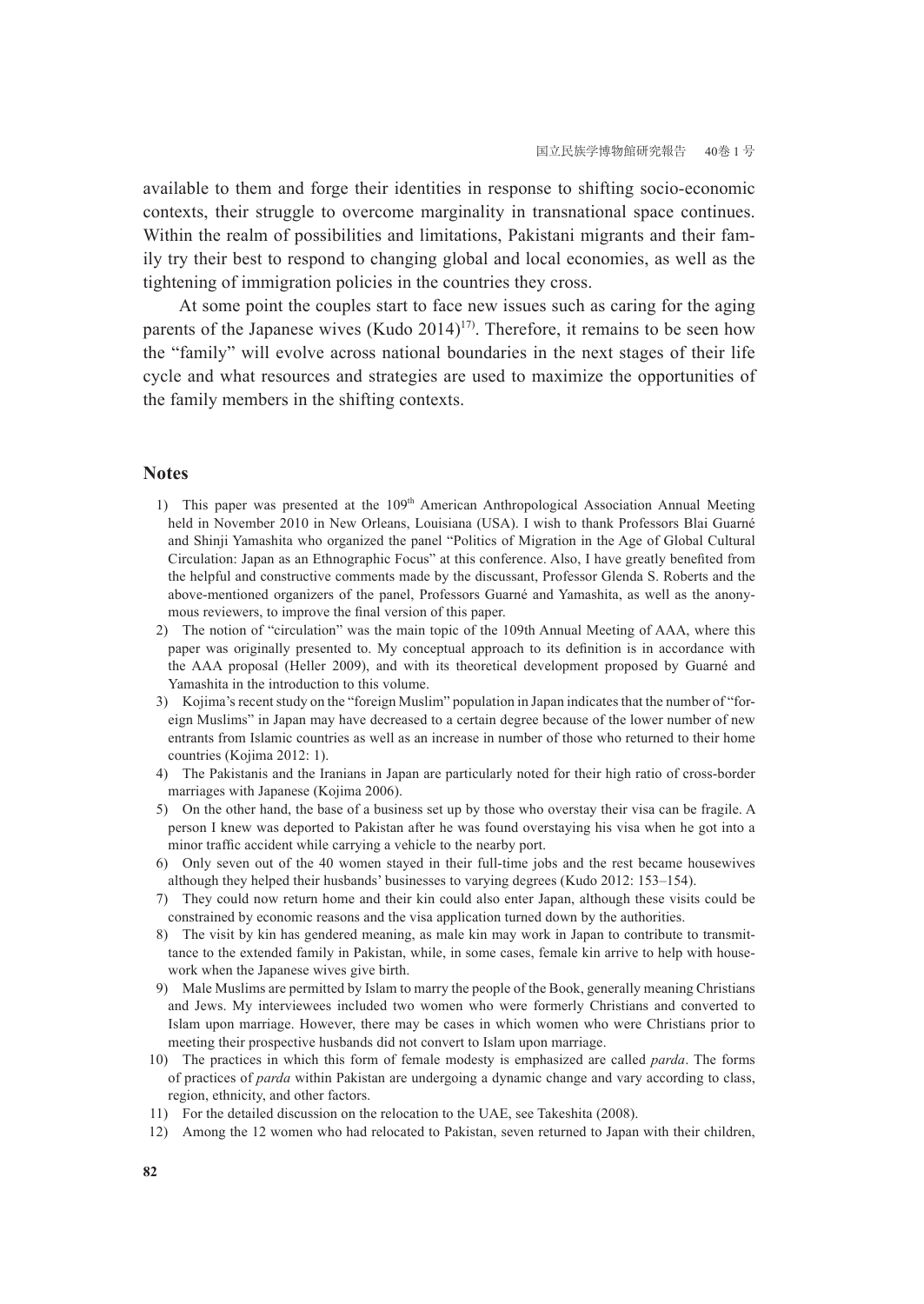among whom three migrated to a third country and three got divorced. Among the total of four women who relocated to a third country, one has returned to Japan. In addition, there are also five cases in which only the children experienced living with extended families in Pakistan.

- 13) I would like to express my feelings of gratitude to all those who have participated in my study. In this paper, I am particularly grateful to Mr. and Mrs. Naeem (pseudonym) and their children who shared with me their experiences of transnational migrations. In order to protect their anonymity, their personal details are partially altered to the extent to which it will not hinder the understanding of the socio-cultural contexts in which they live. My interviews with them in Country A, undertaken in 2006 and 2008, were made possible by the research grants provided by the Inter-University Research Institute Corporation—The National Institutes for the Humanities (the study group "Migration and the Nation States" led by Professor Shoichiro Takezawa).
- 14) They managed to go through the procedure by following advice provided by a free legal consultation service at a local community centre.
- 15) The religious ideas and practices of Pakistani men in Japan are shaped by complex factors including their experiences of being socio-economically marginalized in Japan, their occupational shift to being entrepreneurs and becoming "the husband" and "the father." Consequently, the process of restoring one's identity as a Muslim is dynamic and the importance of being Muslim varies greatly among individuals.
- 16) Importantly, Sakurai (2003: 127) points out in her discussion on the missionary activities of Tablighi Jamaat in Japan that those who travel abroad from Japan to carry out these activities can afford to do so in terms of money and time. They also hold legal visa status and therefore are able to obtain reentry to Japan.
- 17) For some Japanese women who relocated abroad, caring for their parents is one of the main reasons for visiting Japan, although the ways in which such transnational forms of care are practiced may depend upon the availability of economic and other resources including kin network across national boundaries.

#### **References**

Basch, Linda, Nina Glick Schiller and Cristina Szanton Blanc

1994 Transnational Projects: A New Perspective. In Linda Basch, Nina Glick Schiller and Cristina Szanton Blanc (eds.) *Nations Unbound: Transnational Projects, Postcolonial Predicaments and Deterritorialized Nation-States*, pp. 1–19. New York; London: Routledge.

#### Hattori, Mina(服部美奈)

<sup>2009</sup> 「ムスリムを育てる自助教育―名古屋市における児童教育の実践と葛藤」(Self-Help Education to Raise Muslims: Practices and Conflicts of Children's Education in Nagoya-City) 奥島美夏編『日本のインドネシア人社会―国際移動と共生の課題』(Mika Okushima, ed., *Indonesian Community in Japan*),pp. 215–232.明石書店(Tokyo: Akashi Shoten)。

#### Heller, Monica

- 2009 Call for Papers, 109th Annual Meeting, American Anthropological Association: Circulation. *Anthropology News* 50(9), 16–18.
- JIA(Japan Immigration Association)法務省入国管理局(入管協会)
	- 1985~2013 (editions)『在留外国人統計』(*Statistics on the Foreigners Registered in Japan*) 入管協会(Tokyo: Japan Immigration Association)。

#### Kojima, Hiroshi

- 2006 Variations in Demographic Characteristics of Foreign "Muslim" Population in Japan: A Preliminary Estimation. *The Japanese Journal of Population* 4(1): 115–30.
- 2012 Correlates of Cross-Border Marriages among Muslim Migrants in Tokyo Metropolitan Area: A Comparison with Seoul Metropolitan Area. *Waseda Studies in Social Sciences* 13(1): 1–17.

#### Kudo, Masako(工藤正子)

- 2007 Becoming the Other in One's Own Homeland: The Processes of Self-construction among Japanese Muslim Women. *Japanese Review of Cultural Anthropology* 8: 1–28.
- <sup>2008</sup> 『越境の人類学―在日パキスタン人ムスリム移民の妻たち』(*An Anthropology of Border-*